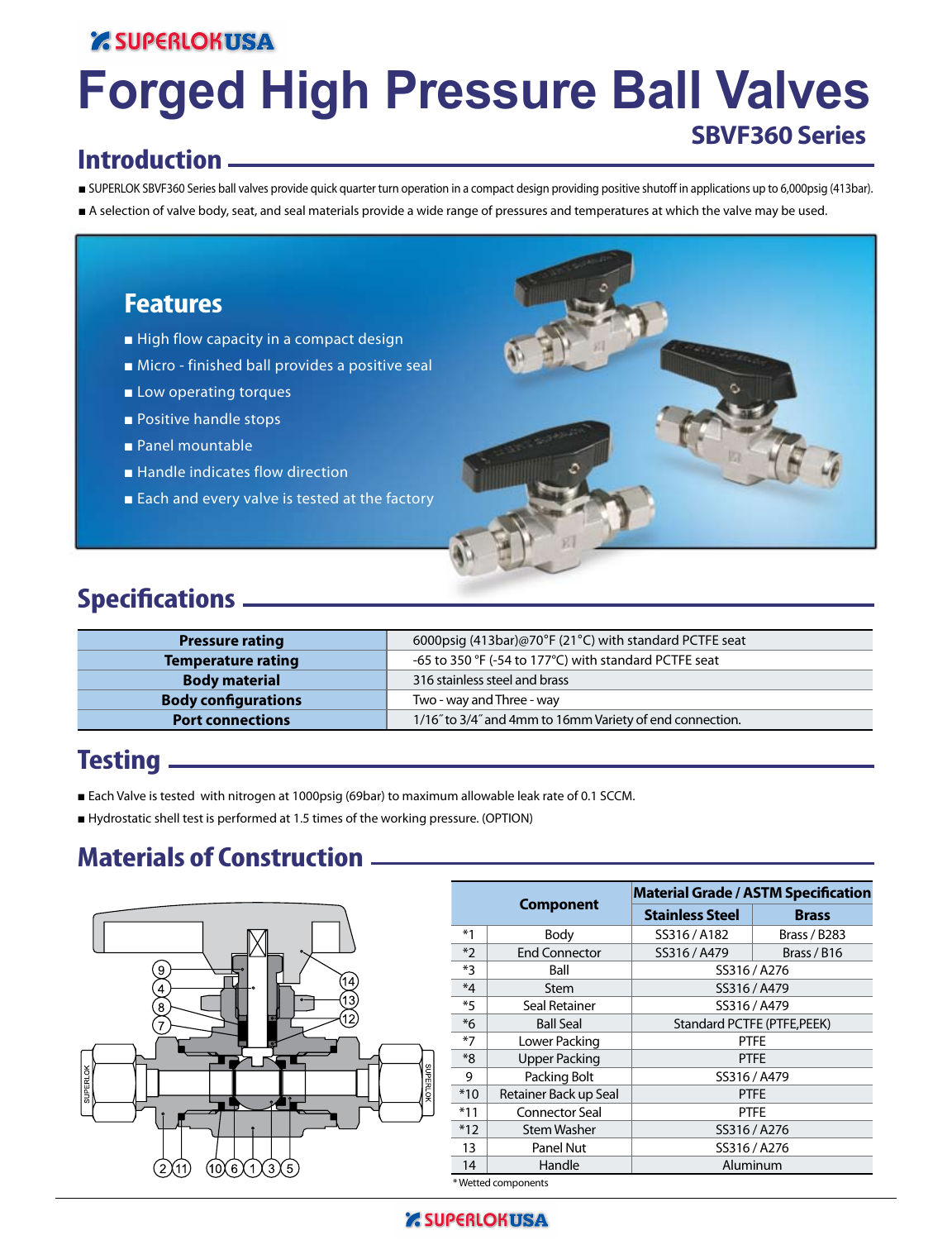# **Two - way SBVF360 Series**



# **Table of dimensions**

| <b>Order Number</b> |                 | <b>Orifice</b> |               | <b>End Connections</b> | <b>Dimensions</b><br>Inch(mm) |                |                |                |                |                |                |                |               |
|---------------------|-----------------|----------------|---------------|------------------------|-------------------------------|----------------|----------------|----------------|----------------|----------------|----------------|----------------|---------------|
|                     | Series Part No. | Inch(mm)       | Cv            | Port1 / Port2          |                               | B              | $\mathsf{C}$   | D              | E              | F              | G              | н              | т             |
|                     | $S-2$           | 0.093(2.4)     | 0.21          | 1/8" SUPERLOK          | 1.36<br>(34.5)                | 1.36<br>(34.5) |                |                |                |                |                |                |               |
| <b>SBVF</b>         | $F-2N$          |                |               | 1/8" FEMALE NPT        | 1.07<br>(27.2)                | 1.07<br>(27.2) |                |                |                |                | 1.85           | 0.64           |               |
|                     | $M-2N$          |                |               | 1/8" MALE NPT          | 1.18<br>(29.9)                | 1.18<br>(29.9) | 0.39           | 0.41           | 0.93           | 0.71           |                |                | 0.13          |
| 3601                | $S-4$           | 0.165(4.2)     | 0.93          | 1/4" SUPERLOK          | 1.48<br>(37.6)                | 1.48<br>(37.6) | (10.0)         | (10.5)         | (23.5)         | (18.0)         | (47.0)         | (16.3)         | (3.3)         |
|                     | $M-4N$          |                |               | 1/4" MALE NPT          | 1.35<br>(34.3)                | 1.35<br>(34.3) |                |                |                |                |                |                |               |
|                     | $S-3M$          | 0.086(2.2)     | 0.18          | 3mm SUPERLOK           | 1.37<br>(34.8)                | 1.37<br>(34.8) |                |                |                |                |                |                |               |
|                     | $S-4$           | 0.189(4.8)     | 1.04          | 1/4" SUPERLOK          | 1.74<br>(44.2)                | 1.74<br>(44.2) |                |                |                | 1.0<br>(25.4)  | 2.68<br>(68.0) | 0.77<br>(19.6) | 0.25<br>(6.4) |
| <b>SBVF</b>         | $F-4N$          |                |               | 1/4" FEMALE NPT        | 1.51<br>(38.4)                | 1.51<br>(38.4) |                |                | 1.27<br>(32.3) |                |                |                |               |
|                     | $M-4N$          |                |               | 1/4" MALE NPT          | 1.62<br>(41.1)                | 1.62<br>(41.1) | 0.55<br>(14.0) |                |                |                |                |                |               |
|                     | $S-6$           | 0.250(6.4)     | 2.34          | 3/8" SUPERLOK          | 1.80<br>(45.7)                | 1.80<br>(45.7) |                | 0.57           |                |                |                |                |               |
| 3602                | $M-6N$          |                |               | 3/8" MALE NPT          | 1.62<br>(41.1)                | 1.62<br>(41.1) |                | (14.5)         |                |                |                |                |               |
|                     | $S-6M$          | 0.189(4.8)     | 1.04          | 6mm SUPERLOK           | 1.75<br>(44.5)                | 1.75<br>(44.5) |                |                |                |                |                |                |               |
|                     | $S-8M$          | 0.250(6.4)     | 2.34          | 8mm SUPERLOK           | 1.78<br>(45.2)                | 1.78<br>(45.2) |                |                |                |                |                |                |               |
|                     | S-10M           |                |               | 10mm SUPERLOK          | 1.81<br>(46.0)                | 1.81<br>(46.0) |                |                |                |                |                |                |               |
|                     | $F-6N$          |                |               | 3/8" FEMALE NPT        | 1.95<br>(49.5)                | 1.95<br>(49.5) |                |                |                |                |                |                |               |
|                     | $F-8N$          |                |               | 1/2" FEMALE NPT        | 2.15<br>(54.6)                | 2.15<br>(54.6) |                |                |                |                |                |                |               |
|                     | $S-8$           | 0.406(10.3)    | 6.42          | 1/2" SUPERLOK          | 2.34<br>(59.4)                | 2.34<br>(59.4) |                |                |                |                |                |                |               |
| <b>SBVF</b><br>3603 | $M-8N$          |                | 1/2" MALE NPT | 2.22<br>(56.4)         | 2.22<br>(56.4)                | 0.69<br>(17.5) | 0.76<br>(19.3) | 1.62<br>(41.1) | 1.09<br>(27.7) | 2.92<br>(74.2) | 0.90<br>(22.9) | 0.38<br>(9.7)  |               |
|                     | $S-12$          |                |               | 3/4" SUPERLOK          | 2.33<br>(59.2)                | 2.33<br>(59.2) |                |                |                |                |                |                |               |
|                     | $S-12M$         | 0.375(9.5)     | 5.57          | 12mm SUPERLOK          | 2.33<br>(59.2)                | 2.33<br>(59.2) |                |                |                |                |                |                |               |
|                     | $S-16M$         | 0.406(10.3)    | 6.42          | 16mm SUPERLOK          | 2.33<br>(59.2)                | 2.33<br>(59.2) |                |                |                |                |                |                |               |

\* Dimensions based on SUPERLOK nuts finger-tight. Dimensions are reference only, subject to change.

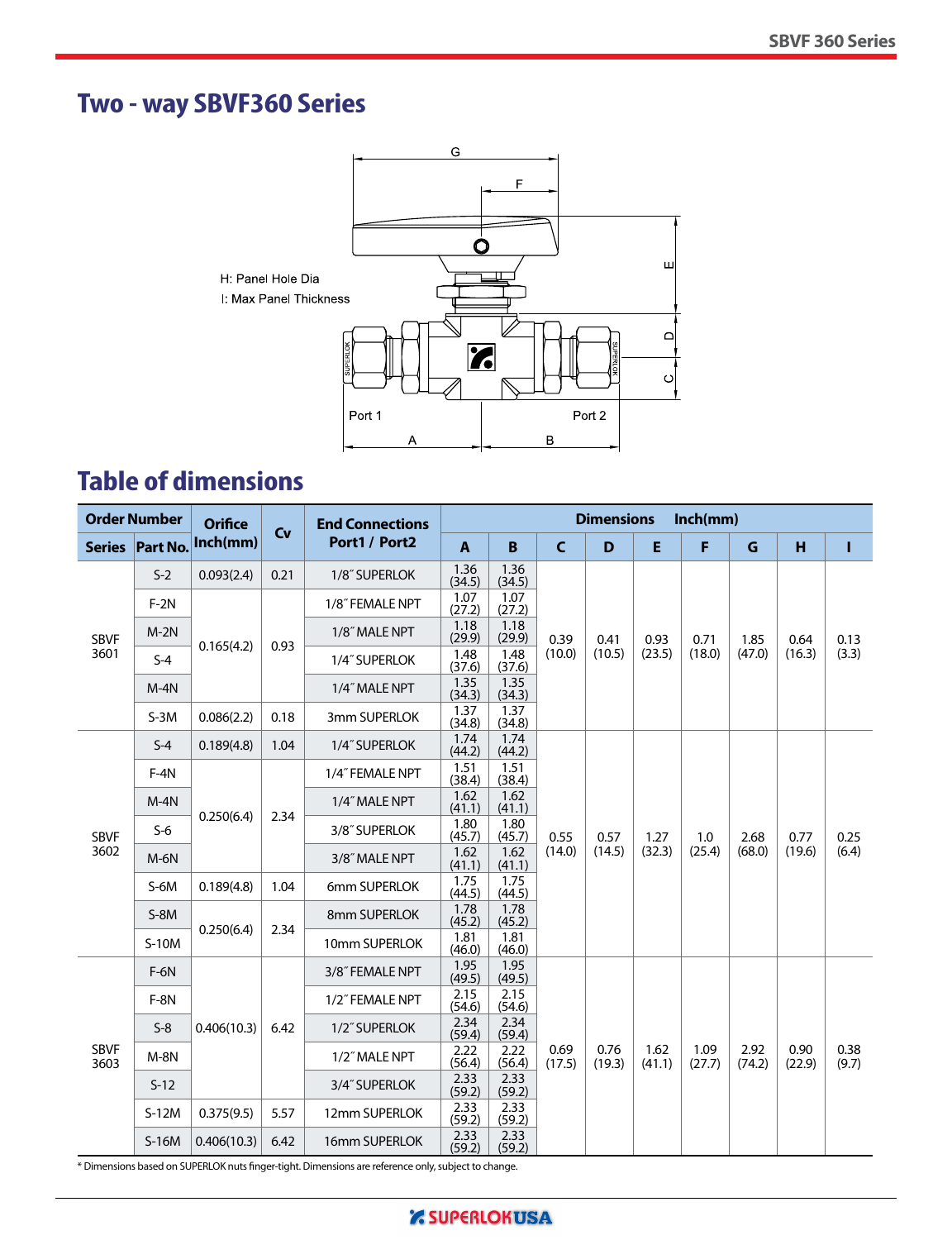# **Three - way SBVF360 Series**



# **Table of dimensions**

| <b>Order Number</b>    |                 | <b>Orifice</b>     |                    | <b>End Connections</b> | <b>Dimensions</b><br>Inch(mm) |                |                |                |                |                |                |                |               |
|------------------------|-----------------|--------------------|--------------------|------------------------|-------------------------------|----------------|----------------|----------------|----------------|----------------|----------------|----------------|---------------|
|                        | Series Part No. | Inch(mm)           | Cv                 | Port1 / Port2 / Port3  | $\overline{A}$                | B              | $\mathsf{C}$   | D              | E              | F              | $\mathbf G$    | н              | T             |
|                        | $S-2$           | 0.093(2.4)         | 0.21               | 1/8" SUPERLOK          | 1.36<br>(34.5)                | 1.36<br>(34.5) | 1.43<br>(36.4) |                |                |                |                |                |               |
| <b>SBVF</b>            | $F-2N$          |                    |                    | 1/8" FEMALE NPT        | 1.07<br>(27.2)                | 1.07<br>(27.2) | 1.18<br>(29.9) |                |                |                |                |                |               |
|                        | $M-2N$          |                    |                    | 1/8" MALE NPT          | 1.18<br>(29.9)                | 1.18<br>(29.9) | 1.18<br>(29.9) | 0.41           | 0.93           | 0.71           | 1.85           | 0.64           | 0.13          |
| 3601-3B                | $S-4$           | 0.165(4.2)<br>0.63 |                    | 1/4" SUPERLOK          | 1.48<br>(37.6)                | 1.48<br>(37.6) | 1.46<br>(37.2) | (10.5)         | (23.5)         | (18.0)         | (47.0)         | (16.3)         | (3.3)         |
|                        | $M-4N$          |                    |                    | 1/4" MALE NPT          | 1.35<br>(34.3)                | 1.35<br>(34.3) | 1.18<br>(29.9) |                |                |                |                |                |               |
|                        | $S-3M$          | 0.086(2.2)         | 0.18               | 3mm SUPERLOK           | 1.37<br>(34.8)                | 1.37<br>(34.8) | 1.43<br>(36.4) |                |                |                |                |                |               |
| <b>SBVF</b>            | $S-4$           | 0.189(4.8)         | 0.70               | 1/4" SUPERLOK          | 1.74<br>(44.2)                | 1.74<br>(44.2) | 1.59<br>(40.3) |                |                |                |                |                |               |
|                        | $F-4N$          |                    |                    | 1/4" FEMALE NPT        | 1.51<br>(38.4)                | 1.51<br>(38.4) | 1.30<br>(33.0) |                | 1.27<br>(32.3) |                | 2.68<br>(68.0) | 0.77<br>(19.6) | 0.25<br>(6.4) |
|                        | $M-4N$          |                    | 0.250(6.4)<br>0.87 | 1/4" MALE NPT          | 1.62<br>(41.1)                | 1.62<br>(41.1) | 1.30<br>(33.0) | 0.57           |                |                |                |                |               |
|                        | $S-6$           |                    |                    | 3/8" SUPERLOK          | 1.80<br>(45.7)                | 1.80<br>(45.7) | 1.59<br>(40.3) |                |                | 1.0            |                |                |               |
| 3602-3B                | $M-6N$          |                    |                    | 3/8" MALE NPT          | 1.62<br>(41.1)                | 1.62<br>(41.1) | 1.30<br>(33.0) | (14.5)         |                | (25.4)         |                |                |               |
|                        | $S-6M$          | 0.189(4.8)         | 0.70               | 6mm SUPERLOK           | 1.75<br>(44.5)                | 1.75<br>(44.5) | 1.59<br>(40.4) |                |                |                |                |                |               |
|                        | $S-8M$          |                    | 0.87               | 8mm SUPERLOK           | 1.78<br>(45.2)                | 1.78<br>(45.2) | 1.59<br>(40.4) |                |                |                |                |                |               |
|                        | $S-10M$         | 0.250(6.4)         |                    | 10mm SUPERLOK          | 1.81<br>(46.0)                | 1.81<br>(46.0) | 1.60<br>(40.6) |                |                |                |                |                |               |
|                        | $F-6N$          |                    |                    | 3/8" FEMALE NPT        | 1.95<br>(49.5)                | 1.95<br>(49.5) | 1.85<br>(47.0) |                |                |                |                |                |               |
|                        | $F-8N$          |                    |                    | 1/2" FEMALE NPT        | 2.15<br>(54.6)                | 2.15<br>(54.6) | 1.85<br>(47.0) |                |                |                |                |                |               |
|                        | $S-8$           | 0.406(10.3)        | 3.62               | 1/2" SUPERLOK          | 2.34<br>(59.4)                | 2.34<br>(59.4) | 2.25<br>(57.1) |                |                |                |                |                |               |
| <b>SBVF</b><br>3603-3B | $M-8N$          |                    | 1/2" MALE NPT      | 2.22<br>(56.4)         | 2.22<br>(56.4)                | 1.85<br>(47.0) | 0.76<br>(19.3) | 1.62<br>(41.1) | 1.09<br>(27.7) | 2.92<br>(74.2) | 0.90<br>(22.9) | 0.38<br>(9.7)  |               |
|                        | $S-12$          |                    |                    | 3/4" SUPERLOK          | 2.33<br>(59.2)                | 2.33<br>(59.2) | 2.25<br>(57.1) |                |                |                |                |                |               |
|                        | $S-12M$         | 0.375(9.5)         | 3.46               | 12mm SUPERLOK          | 2.33<br>(59.2)                | 2.33<br>(59.2) | 2.25<br>(57.1) |                |                |                |                |                |               |
|                        | $S-16M$         | 0.406(10.3)        | 3.62               | 16mm SUPERLOK          | 2.33<br>(59.2)                | 2.33<br>(59.2) | 2.25<br>(57.1) |                |                |                |                |                |               |

\* Dimensions based on SUPERLOK nuts finger-tight. Dimensions are reference only, subject to change.